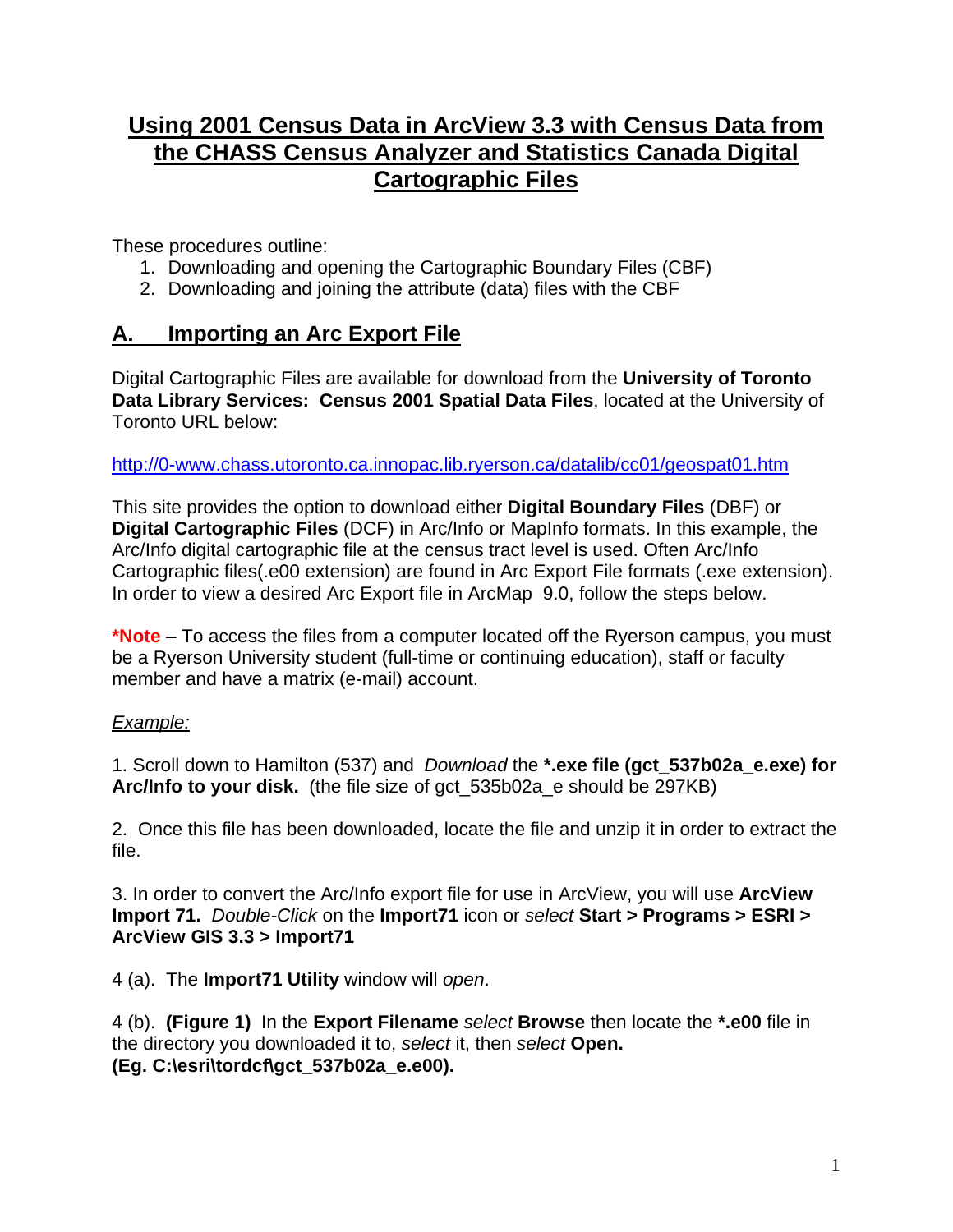4 (c). In the **Output Data Source** *select* **Browse** and the destination location where you want the file to be extracted to. After the last **back slash (\)**, *type* in the **output file name with no extension (Eg. C:\esri\tordcf\ gct\_537b02a\_e.** S*elect* **OK**. *Click* **OK**  when the **Import Complete** appears**.**

| Import71 Utility<br>Μ                                                                                                    |        |
|--------------------------------------------------------------------------------------------------------------------------|--------|
| Enter the name of the export file finclude the 'e00' file extension). Then enter<br>the name for the output data source. |        |
| Export Filename: ing the Data\CHASS\gct 537b02a e.e00                                                                    | Browse |
| Output Data Source:  ing_the_Data\CHAS\$\gct_537b02a_e                                                                   | Browse |
| <b>No Extension</b>                                                                                                      |        |
| <b>OK</b><br>Cancel<br><b>Help</b>                                                                                       |        |
|                                                                                                                          |        |

**(Figure 1)** 

## **B. Opening the ArcInfo Coverage in ArcView 3.3**

1. *Double-Click* on the **ArcView GIS 3.3** icon or *select* **Start > Programs > ESRI > ArcView GIS 3.3 > ArcView GIS 3.3**.

2. In the **Welcome to ArcView GIS window** *click* **with a new View**, then *click* **OK**.

3. In the **Add data window**, it asks you: "**Would you like to add data to the View now?"**, *click* **Yes**.

4. In the **Add Theme window**, browse to the boundary file **(Example C:\esri\tordcf\ gct\_537b02a\_e)**. *Click* **OK**.

5. *Maximize* the window titled **View1**, and *maximize* the window titled **ArcView GIS 3.3.**

6. *Click* the little grey box (a check mark will appear) left of the word **gct\_537b02a\_e**.  $\bigcirc$   $\circ$  of 537602a\_e

You now have a layer showing the Hamilton CMA with census tract boundaries. In ArcView this layer is called a **theme.**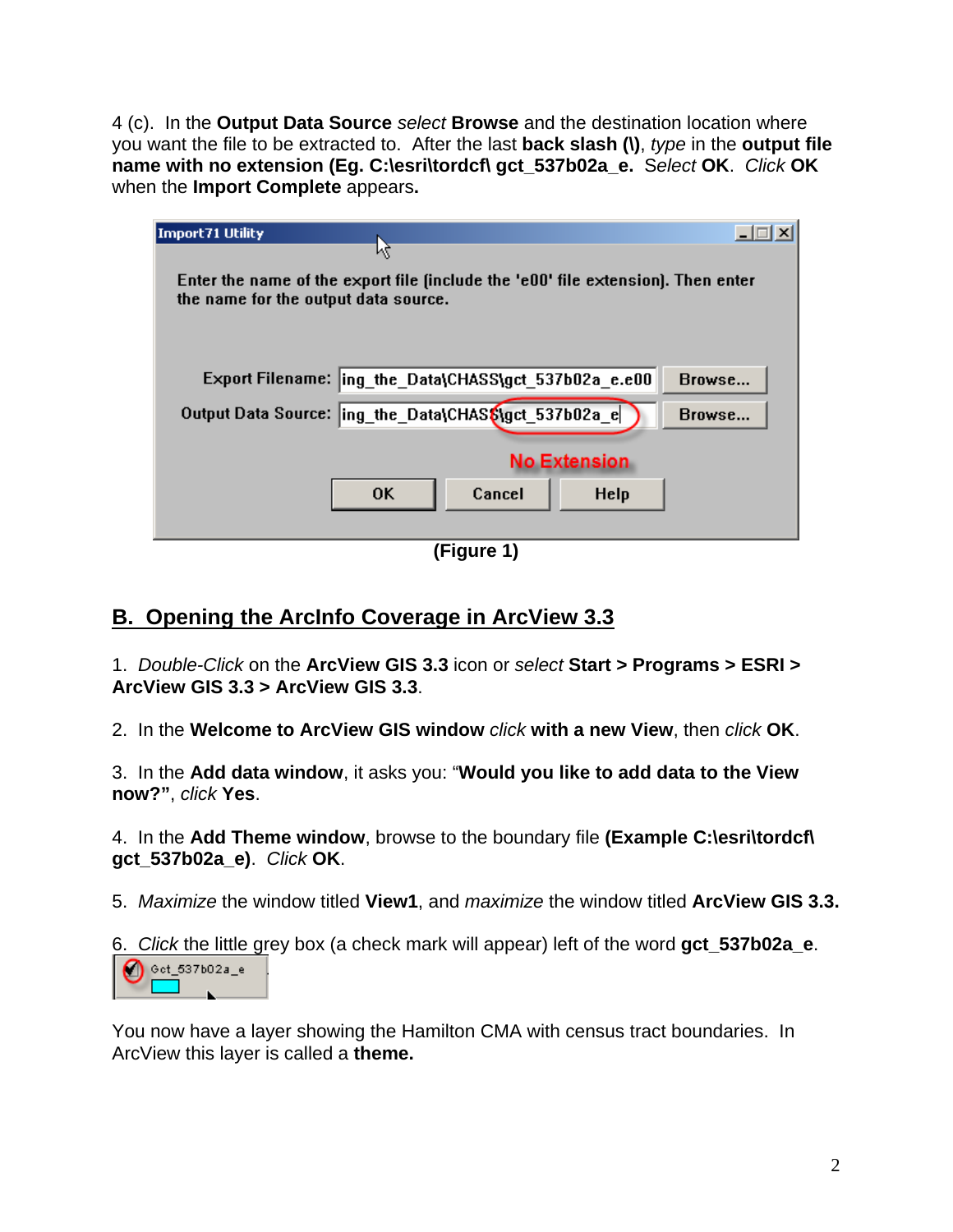### **C. Converting From a Coverage to a Shape-file**

1. Make sure that **gct\_537b02a\_e** is *active* (by clicking on the file name). From the main menu *click* **Theme > Convert to Shapefile** and give it a name **(Eg. Hamct.shp).**  *Select* **Yes**, when asked to **Add shapefile as theme to the view**.

2. Make **gct\_537b02a\_e** *active*, and from the main menu *select* **Edit > Delete Themes > Yes To All**.

3. Now display **Hamct.shp** and make it active by *clicking* on the file name and putting a **check** in the **little grey box** beside the **Hamct.shp** name.

### **D. Downloading Census 2001 Attribute Data**

To map data variables, the data table must be joined with the .dcf or .dbf file.

1. *Download* the data from the **Canadian 2001 Census Profile (Census Tract Level)** located at the URL below:

http://datacentre.chass.utoronto.ca/census/2001\_ct\_all.html

- 2a) *Select* the **Census Metropolitan Area** = **Hamilton**
- 2b) To **Select the Data Category**: *Use* the **Ctrl** or **Shift** keys for multi-criteria selections. (When using 2001 Census Data, Chass automatically selects the **CTName**. If using 1996 Census Data, be sure to *Select* **CTName** as one of the **Data Categories** because this field is used to link to the spatial data).

Note: *In this example we will download Population, 2001 – 100% Data*

- 2c) *Set* **Data categories to be listed as = Columns**
- 2d) *Set* **Select the output format = dBASE**
- 2e) *Click* **Submit Query**

A new page with the heading "Canadian Census 2001 Profile Tables" should appear. Scroll to the bottom of this page and Select the first link next to the words **.dbf file (dBase binary format**). (The second link is the name of the variables; save the second link as a .**txt** file).

3. Once the link is selected, save the file. Select a desired location and save the database as **Ham01.dbf**.

### **E. Opening the Data File in ArcView 3.3**

1. From the main menu, select **Window**. *Click* **Untitled.**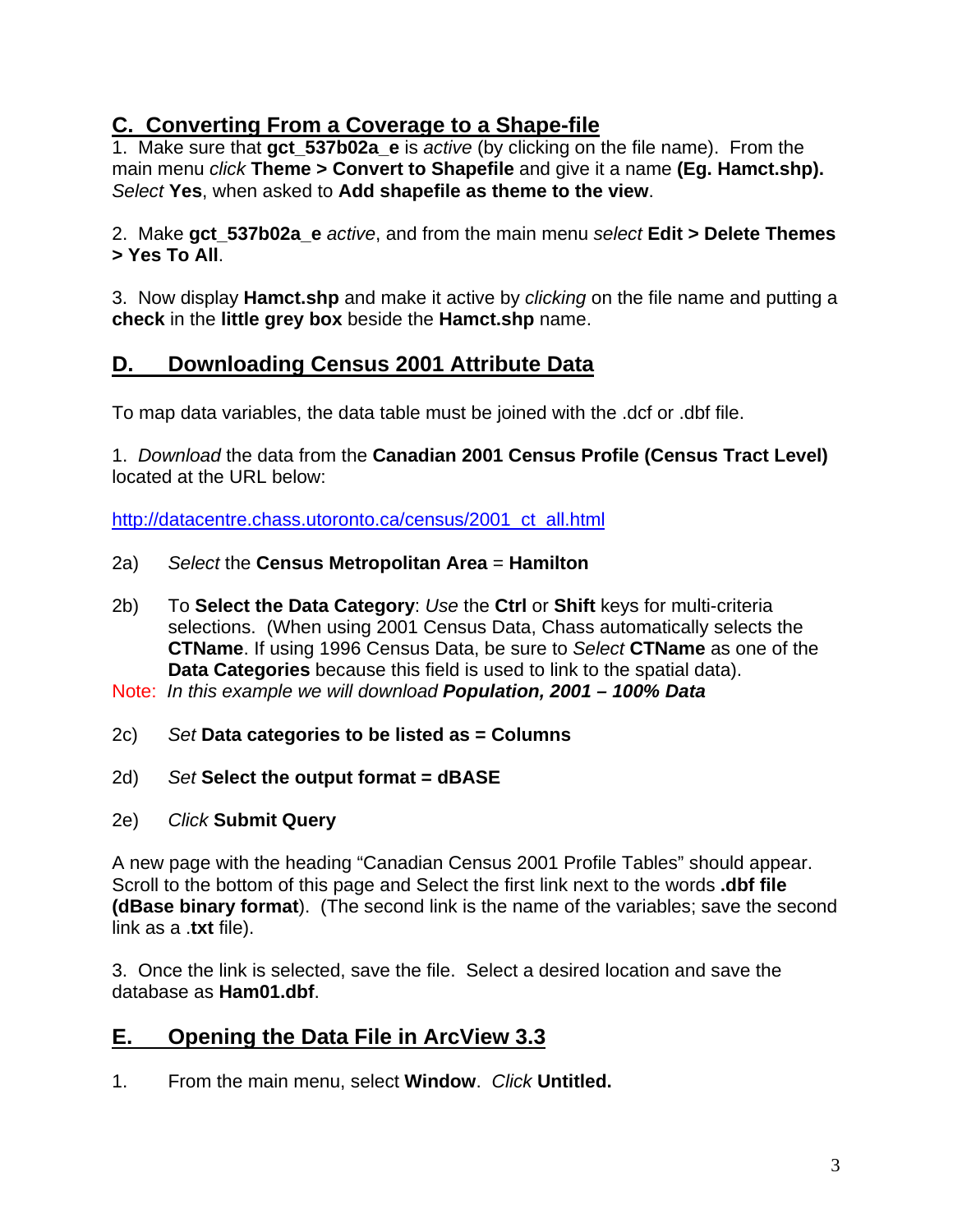

**(Figure 2)** 

2. **(Figure 2)** In the **Untitled** window, *click* **Tables** from the left menu, then *click* **Add** from the top menu. In the **Add Table** window browse to **Ham01.dbf**, select it, then *click* **OK**.

# **F. Joining the Files**

#### *Explanation of what occurs when two tables are joined:*

You can join a database table to an ArcView table (e.g., a shapefile theme's attribute table), if they share common fields of values. All of the rows selected by the database table's query can be joined to the ArcView table.

The contents of the ArcView table changes to include the joined attributes from the database table while the database table remains open and unchanged. The joined attributes are not permanently part of the ArcView table. ArcView gets the joined attributes from the database using a join query taken from the database table's query at the time of the join. If the values in the database change you can see those changes by refreshing the joined table. When you open a saved project, ArcView will recreate the join and retrieve the appropriate values into the local table.

The join query is not linked to the database table's query. After joining a database table and a local table, if you change the database table's query in a way that affects which rows are joined, the rows joined to the local table won't change when you refresh its